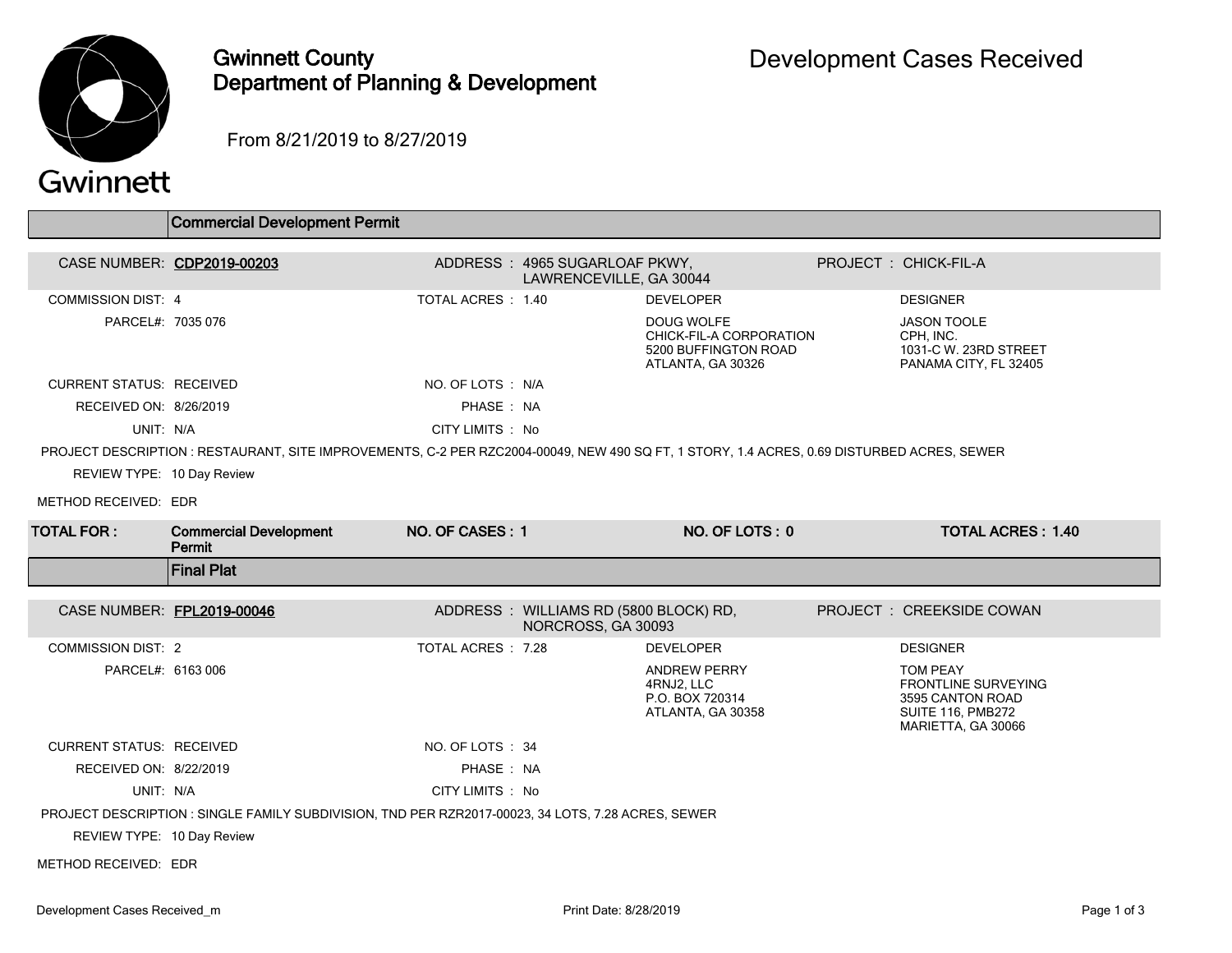| CASE NUMBER: FPL2019-00048      |                                                                                                                                   |                     | ADDRESS: OLD AUBURN RD (3200 BLOCK),<br>DACULA, GA 30019          |                                                                                                  | PROJECT : MEADOWS AT APALACHEE                                                                                                                    |
|---------------------------------|-----------------------------------------------------------------------------------------------------------------------------------|---------------------|-------------------------------------------------------------------|--------------------------------------------------------------------------------------------------|---------------------------------------------------------------------------------------------------------------------------------------------------|
| <b>COMMISSION DIST: 3</b>       |                                                                                                                                   | TOTAL ACRES : 32.83 |                                                                   | <b>DEVELOPER</b>                                                                                 | <b>DESIGNER</b>                                                                                                                                   |
|                                 | PARCEL#: 2003 007A                                                                                                                |                     |                                                                   | <b>JOSEPH HIPPS</b><br>JOSEPH HIPPS CONSTRUCTION<br>884 MADISON GROVE LANE<br>MARIETTA, GA 30064 | ABBAS HEIDARI<br>ACR ENGINEERING, INC.<br>600 PINNACLE COURT<br><b>SUITE 685</b><br>NORCROSS, GA 30071                                            |
| <b>CURRENT STATUS: RECEIVED</b> |                                                                                                                                   | NO. OF LOTS : 72    |                                                                   |                                                                                                  |                                                                                                                                                   |
| RECEIVED ON: 8/26/2019          |                                                                                                                                   | PHASE: NA           |                                                                   |                                                                                                  |                                                                                                                                                   |
| UNIT: N/A                       |                                                                                                                                   | CITY LIMITS : No    |                                                                   |                                                                                                  |                                                                                                                                                   |
|                                 | PROJECT DESCRIPTION : SINGLE FAMILY SUBDIVISION, R-100 MOD PER RZR2006-00026, 72 LOTS, 32.83 ACRES, 26.26 OPEN SPACE ACRES, SEWER |                     |                                                                   |                                                                                                  |                                                                                                                                                   |
| REVIEW TYPE: 10 Day Review      |                                                                                                                                   |                     |                                                                   |                                                                                                  |                                                                                                                                                   |
| METHOD RECEIVED: EDR            |                                                                                                                                   |                     |                                                                   |                                                                                                  |                                                                                                                                                   |
| <b>TOTAL FOR:</b>               | <b>Final Plat</b>                                                                                                                 | NO. OF CASES: 2     |                                                                   | <b>NO. OF LOTS: 106</b>                                                                          | <b>TOTAL ACRES: 40.11</b>                                                                                                                         |
|                                 | <b>Subdivision Development Permit</b>                                                                                             |                     |                                                                   |                                                                                                  |                                                                                                                                                   |
|                                 | CASE NUMBER: SDP2019-00040                                                                                                        |                     | ADDRESS: COLLINS HILL RD (2700 BLOCK),<br>LAWRENCEVILLE, GA 30043 |                                                                                                  | PROJECT: COLLINSWOOD PARK 2 PHASE 1                                                                                                               |
| <b>COMMISSION DIST: 1</b>       |                                                                                                                                   | TOTAL ACRES : 1.99  |                                                                   | <b>DEVELOPER</b>                                                                                 | <b>DESIGNER</b>                                                                                                                                   |
| PARCEL#: 7150 196               |                                                                                                                                   |                     |                                                                   | <b>STEVE BROOKS</b><br>JOURNEY CONSTRUCTION, LLC<br>P.O. BOX 1465<br>DULUTH, GA 30096            | AYYAD MANSUR<br><b>MANSUR ENGINEERING. INC.</b><br>1810 PEACHTREE INDUSTRIAL BLVD.<br>SUITE 140<br>DULUTH, GA 30097                               |
| <b>CURRENT STATUS: RECEIVED</b> |                                                                                                                                   | NO. OF LOTS: 11     |                                                                   |                                                                                                  |                                                                                                                                                   |
| RECEIVED ON: 8/26/2019          |                                                                                                                                   | PHASE: 1            |                                                                   |                                                                                                  |                                                                                                                                                   |
| UNIT: N/A                       |                                                                                                                                   | CITY LIMITS : No    |                                                                   |                                                                                                  |                                                                                                                                                   |
|                                 | PROJECT DESCRIPTION : SINGLE FAMILY TOWNHOMES, RTH PER RZM2018-00007, 11 LOTS, 1.99 ACRES, 1.25 DISTURBED ACRES, SEWER            |                     |                                                                   |                                                                                                  |                                                                                                                                                   |
| REVIEW TYPE: 10 Day Review      |                                                                                                                                   |                     |                                                                   |                                                                                                  |                                                                                                                                                   |
| METHOD RECEIVED: EDR            |                                                                                                                                   |                     |                                                                   |                                                                                                  |                                                                                                                                                   |
|                                 | CASE NUMBER: SDP2019-00041                                                                                                        |                     | SNELLVILLE, GA 30078                                              | ADDRESS : WEBB GIN HOUSE RD (2200 BLOCK),                                                        | PROJECT : WEBB GIN HOUSE TRACT                                                                                                                    |
| <b>COMMISSION DIST: 3</b>       |                                                                                                                                   | TOTAL ACRES : 9.33  |                                                                   | <b>DEVELOPER</b>                                                                                 | <b>DESIGNER</b>                                                                                                                                   |
| PARCEL#: 5042 018               |                                                                                                                                   |                     |                                                                   | JOHN D. STEPHENS<br>6224 SUGARLOAF PARKWAY<br><b>SUITE 160</b><br>DULUTH, GA 30097               | <b>REED PARKER</b><br><b>DEVELOPMENT PLANNING &amp;</b><br>ENGINEERING. INC.<br>5074 BRISTOL INDUSTRIAL WAY<br><b>SUITE A</b><br>BUFORD, GA 30518 |
| <b>CURRENT STATUS: RECEIVED</b> |                                                                                                                                   | NO. OF LOTS : 11    |                                                                   |                                                                                                  |                                                                                                                                                   |
| RECEIVED ON: 8/26/2019          |                                                                                                                                   | PHASE: NA           |                                                                   |                                                                                                  |                                                                                                                                                   |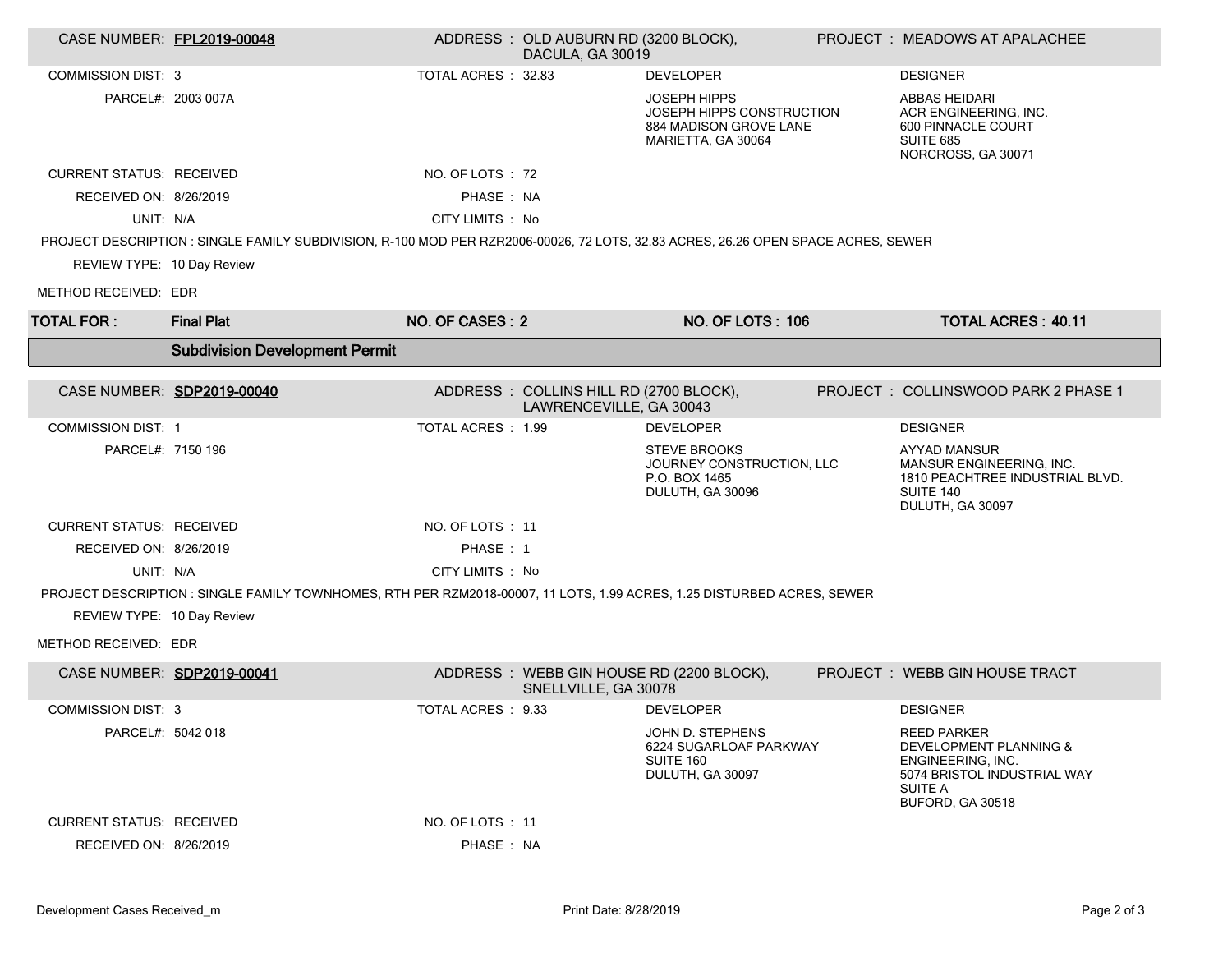|                            | CASE NUMBER: SDP2019-00041                                                                               |                  | ADDRESS : WEBB GIN HOUSE RD (2200 BLOCK),<br>SNELLVILLE, GA 30078 |                         | PROJECT: WEBB GIN HOUSE TRACT |  |
|----------------------------|----------------------------------------------------------------------------------------------------------|------------------|-------------------------------------------------------------------|-------------------------|-------------------------------|--|
| UNIT: N/A                  |                                                                                                          | CITY LIMITS : No |                                                                   |                         |                               |  |
|                            | PROJECT DESCRIPTION : SINGLE FAMILY SUBDIVISION, R-100, 11 LOTS, 9.33 ACRES, 7.99 DISTURBED ACRES, SEWER |                  |                                                                   |                         |                               |  |
| REVIEW TYPE: 10 Day Review |                                                                                                          |                  |                                                                   |                         |                               |  |
| METHOD RECEIVED: EDR       |                                                                                                          |                  |                                                                   |                         |                               |  |
| <b>TOTAL FOR:</b>          | <b>Subdivision Development</b><br>Permit                                                                 | NO. OF CASES: 2  |                                                                   | NO. OF LOTS: 22         | <b>TOTAL ACRES: 11.32</b>     |  |
|                            |                                                                                                          |                  |                                                                   |                         |                               |  |
| <b>GRAND TOTALS</b>        |                                                                                                          | NO. OF CASES: 5  |                                                                   | <b>NO. OF LOTS: 128</b> | <b>TOTAL ACRES: 52.83</b>     |  |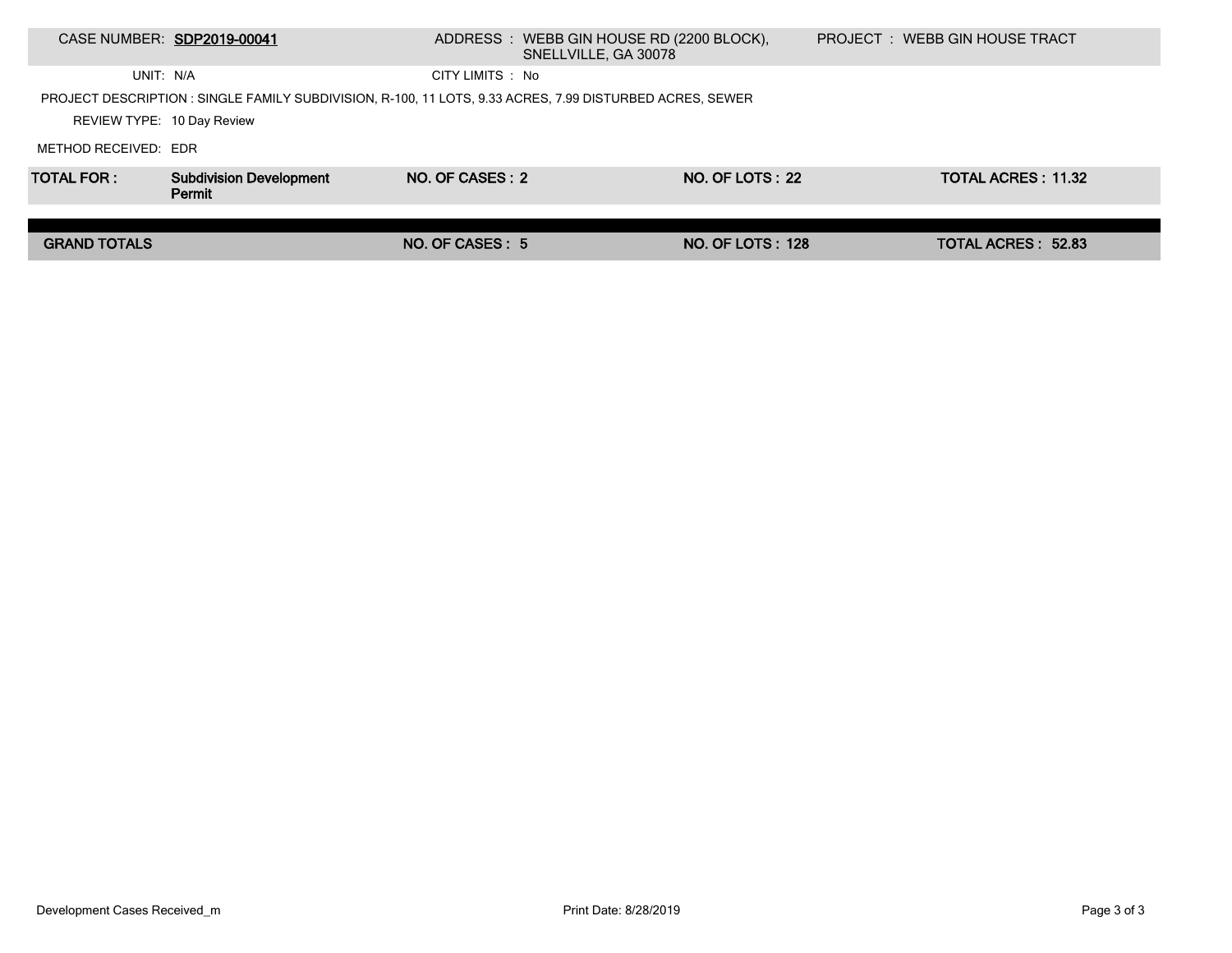

## Gwinnett County Department of Planning & Development

From 8/21/2019 to 8/27/2019

| Gwinnett |  |  |
|----------|--|--|
|          |  |  |

 $\sqrt{2}$ 

ſ

|                                 | <b>Commercial Development Permit</b>                                                                                                       |                     |                                                     |                                                                                                              |                   |                                                                                                                                                                    |  |
|---------------------------------|--------------------------------------------------------------------------------------------------------------------------------------------|---------------------|-----------------------------------------------------|--------------------------------------------------------------------------------------------------------------|-------------------|--------------------------------------------------------------------------------------------------------------------------------------------------------------------|--|
|                                 |                                                                                                                                            |                     |                                                     |                                                                                                              |                   |                                                                                                                                                                    |  |
|                                 | CASE NUMBER: CDP2019-00202                                                                                                                 |                     | ADDRESS: 4108 HAMILTON MILL RD, BUFORD,<br>GA 30519 |                                                                                                              | PROJECT : WENDY'S |                                                                                                                                                                    |  |
| <b>COMMISSION DIST: 4</b>       |                                                                                                                                            | TOTAL ACRES: 1.00   |                                                     | <b>DEVELOPER</b>                                                                                             |                   | <b>DESIGNER</b>                                                                                                                                                    |  |
| PARCEL#: 7226 025               |                                                                                                                                            |                     |                                                     | <b>AARON BESMER</b><br>MERITAGE HOSPITALITY GROUP<br>45 OTTAWA AVENUE, S.W.<br><b>GRAND RAPIDS. MI 49525</b> |                   | <b>MICHAEL HENDERSON</b><br><b>BH&amp;D ENGINEERING</b><br>280 HERITAGE WALK<br>WOODSTOCK, GA 30188                                                                |  |
| <b>CURRENT STATUS: RECEIVED</b> |                                                                                                                                            | NO. OF LOTS : N/A   |                                                     |                                                                                                              |                   |                                                                                                                                                                    |  |
| RECEIVED ON: 8/23/2019          |                                                                                                                                            | PHASE: NA           |                                                     |                                                                                                              |                   |                                                                                                                                                                    |  |
| UNIT: N/A                       |                                                                                                                                            | CITY LIMITS : Yes   |                                                     |                                                                                                              |                   |                                                                                                                                                                    |  |
|                                 | PROJECT DESCRIPTION : CITY OF BUFORD, WENDY'S, C-2, NEW 2,164 SQ FT, 1 STORY, 1.0 ACRES, 1.0 DISTURBED ACRES, 31 NEW PARKING SPACES, SEWER |                     |                                                     |                                                                                                              |                   |                                                                                                                                                                    |  |
| REVIEW TYPE: 10 Day Review      |                                                                                                                                            |                     |                                                     |                                                                                                              |                   |                                                                                                                                                                    |  |
| METHOD RECEIVED: EDR            |                                                                                                                                            |                     |                                                     |                                                                                                              |                   |                                                                                                                                                                    |  |
| <b>TOTAL FOR :</b>              | <b>Commercial Development</b><br>Permit                                                                                                    | NO. OF CASES: 1     |                                                     | NO. OF LOTS: 0                                                                                               |                   | <b>TOTAL ACRES: 1.00</b>                                                                                                                                           |  |
|                                 | <b>Final Plat</b>                                                                                                                          |                     |                                                     |                                                                                                              |                   |                                                                                                                                                                    |  |
| CASE NUMBER: FPL2019-00047      |                                                                                                                                            |                     |                                                     | ADDRESS: N GWINNETT ST, BUFORD, GA 30518                                                                     |                   | <b>PROJECT : TOWNES AT NORTH GWINNETT</b>                                                                                                                          |  |
| <b>COMMISSION DIST: 4</b>       |                                                                                                                                            | TOTAL ACRES : 14.71 |                                                     | <b>DEVELOPER</b>                                                                                             |                   | <b>DESIGNER</b>                                                                                                                                                    |  |
| PARCEL#: 7302 103               |                                                                                                                                            |                     |                                                     | <b>CLINT WALTERS</b><br>390 BROGDON ROAD<br>SUWANEE, GA 30024                                                |                   | <b>CHRIS BALDWIN</b><br>SOUTHEASTERN US INVESTMENTS, LLC DEVELOPMENT PLANNING &<br>ENGINEERING, INC.<br>5074 BRISTOL INDUSTRIAL WAY<br>SUITE A<br>BUFORD, GA 30518 |  |
| <b>CURRENT STATUS: RECEIVED</b> |                                                                                                                                            | NO. OF LOTS: 59     |                                                     |                                                                                                              |                   |                                                                                                                                                                    |  |
| RECEIVED ON: 8/23/2019          |                                                                                                                                            | PHASE : NA          |                                                     |                                                                                                              |                   |                                                                                                                                                                    |  |